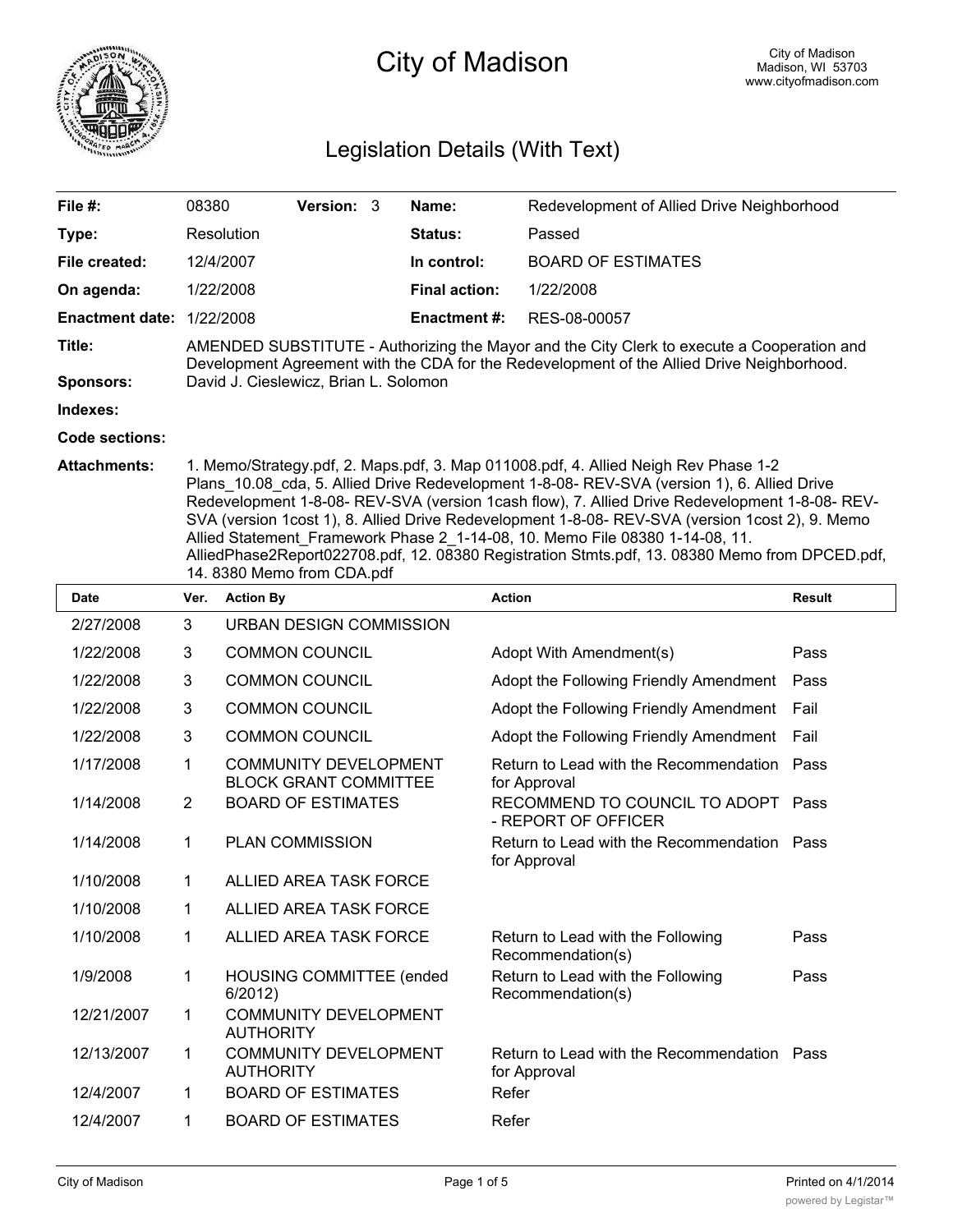#### **File #:** 08380, **Version:** 3

| 12/4/2007 | BOARD OF ESTIMATES    | Refer                     |      |
|-----------|-----------------------|---------------------------|------|
| 12/4/2007 | BOARD OF ESTIMATES    | Refer                     |      |
| 12/4/2007 | BOARD OF ESTIMATES    | Refer                     |      |
| 12/4/2007 | <b>COMMON COUNCIL</b> | Refer                     | Pass |
| 12/4/2007 | Attorney's Office     | Referred for Introduction |      |

In summary, under the cooperation and development agreement outlined in this resolution, the City would invest a total of roughly \$8,900,000 to acquire and improve property in the Allied Drive area and transfer that property to the CDA. The CDA would commit to pay the City \$384,000 \$392,000 for the improved site, and would invest an additional \$9,000,000, obtained from a variety of financing sources including City backstop, to accomplish the initial stage of redevelopment. No draft development agreement was available for review prior to the introduction of this resolution and the preparation of this fiscal note.

Under the terms of this proposed resolution, the City would transfer all of the City-owned properties in the Allied Drive area to the CDA. This includes the residential properties formerly known as the "Hauk Properties" (purchased by the City in 2006 for \$4,350,000), additional residential properties on Jenewein Drive (purchased in 2005 for \$377,000) and an area of public greenway currently recorded as an asset of the Stormwater Utility with a recorded value of \$18,000. Prior to transfer of the property to the CDA for redevelopment, the City will continue to incur holding and tenant relocation costs chargeable to TIF District #29. Under the terms of the proposed agreement, the City would be reimbursed by the CDA for tenant relocation costs.

The proposed redevelopment agreement would also require the City to demolish the existing buildings located on the redevelopment property and construct public improvements to benefit the redevelopment. It is estimated that demolition and public improvements will cost \$3,900,000. General Obligation borrowing of \$2,200,000 is budgeted in the 2008 Planning and Development Capital Budget for these purposes, although specific improvement projects have not been identified. The remaining \$1,700,000 of City cost would need to be appropriated in 2009.

In total, the City will have invested approximately \$8,900,000 to acquire properties, demolish the existing buildings and construct public improvements including sidewalks, streets, sewer infrastructure and street lighting. The total price charged to the CDA for this property would be \$384,000 \$392,000, based on the assumption that the CDA would develop 48 units of tax credit housing and one resident manager unit on this site. This transfer would be financed with a deferred payment note from the City and no payment from the CDA would occur in the foreseeable future.

To provide short term financing for its redevelopment effort, the CDA would borrow up to \$2,100,000 using its existing Fannie Mae line of credit. This CDA line of credit is backstopped by the City's existing general obligation pledge to repay any principal and interest due if the CDA is unable to fulfill its repayment obligations.

The entire proposed redevelopment agreement would be contingent upon the CDA's ability to obtain \$9,000,000 of redevelopment financing by August 1, 2008. Currently, it is anticipated that \$7,500,000of this financing could be available from tax credit equity, with the additional \$1,500,000 available through a first mortgage on the property and miscellaneous grant sources.

AMENDED SUBSTITUTE - Authorizing the Mayor and the City Clerk to execute a Cooperation and Development

Agreement with the CDA for the Redevelopment of the Allied Drive Neighborhood.

WHEREAS, the City created Tax Increment Finance District No. 29 for the purpose of redeveloping and assisting the Allied Drive neighborhood; and

WHEREAS, the CDA and City approved the creation of and adopted the Allied Drive Redevelopment District Plan on May 11, 2006 and on July 19, 2006, respectively, for the purpose of fostering redevelopment in the Allied Drive neighborhood; and

WHEREAS, pursuant to Secs. 66.1105, Wis. Stats. (the "TIF Law") and 66.1333 (the "Redevelopment Act") the City may furnish services or facilities, provide property, lend or contribute funds, and enter into a cooperation agreement with the CDA to further the objectives of a redevelopment plan; and

WHEREAS, by Amended Alternate Second Substitute Resolution No. RES-07-00847 adopted August 7, 2007, by Amended Second Substitute Resolution No. RES-07-00926adopted September 4, 2007, and by Resolution No. RES-07- 01064 adopted November 6, 2007 (collectively, the "Preliminary Allied Resolutions"), the Common Council adopted an Allied Drive affordable housing plan and authorized the City to negotiate with the CDA to act as Master Developer of the City-owned properties located at 2317, 2345 and 2409 Allied Drive and 4705 and 4713 Jenewein Drive (collectively, these City-owned properties, along with the Greenway parcel located south of the Boys and Girls Club parking lot, shall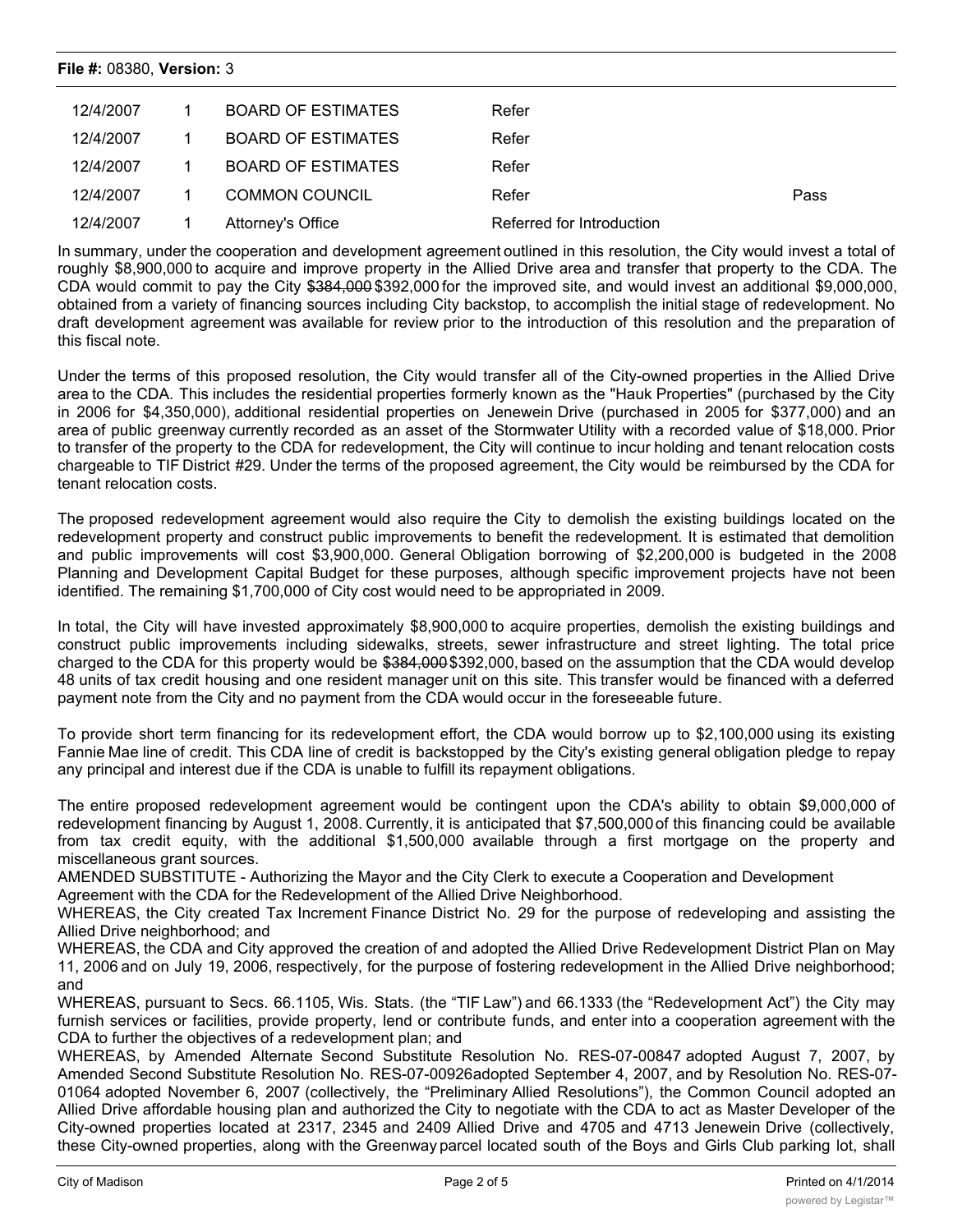be known as the "Redevelopment Property"); and

WHEREAS, the City and CDA intend to enter into a Cooperation and Development Agreement to delineate certain duties and obligations of the City and CDA for the conveyance of the Redevelopment Property and the design, planning, financing, development and construction of residential housing and related improvements thereto to be located in the Allied Drive Redevelopment District and Tax Increment Finance District No. 29 (the "Project").

**NOW THEREFORE, BE IT RESOLVED** , that the Common Council hereby authorizes the conveyance of the Redevelopment Property to the CDA and authorizes the Mayor and City Clerk to execute a Cooperation and Development Agreement with the CDA and all related documents, all in a form approved by the City Attorney, which will include the following material terms and conditions:

1. CDA as Master Developer. The CDA shall act as Master Developer for redevelopment of the

Redevelopment Property, and shall be solely responsible for the Project's market analysis, design, land subdivision, planning, financing, construction, operation and maintenance. The terms and conditions contained in the Preliminary Allied Resolutions shall be incorporated, as appropriate, in the Cooperation and Development Agreement and other Project documentation.

2. Conveyance of City Property. The City will convey to the CDA the Redevelopment Property by quit claim deed for the sum of \$392,000 (\$8,000 per unit x 48 units of tax credit housing and one property manager unit developed), free and clear of all liens and encumbrances except the standard exceptions. The CDA shall execute a deferred payment note to the City at closing in the amount of **\$392,000**the Purchase Price . Payment shall be due under the note when the CDA conveys the redevelopment Property, or any portion thereof, to any entity other than a limited liability company to be created by the CDA. The City will subject the Redevelopment Property to various restrictions to ensure it reverts to the City: if the CDA fails to receive an sufficient allocation of Section 42 Low Income Housing Tax Credits of approximately \$750,000 annually for ten years in 2008; if sufficient funding for the Project is not obtained; or if the development of the Project is not undertaken and accomplished in accordance with the Cooperation and Development Agreement.

3. Limited Liability Company. The CDA shall create a Wisconsin limited liability company ("Developer") that will be the legal entity to develop, construct and operate the tax credits housing portion of the Project. The CDA may assign to Developer its WHEDA tax credit allocation, and its rights, duties and obligations under the Cooperation and Development Agreement, construction contract, architecture and design contract and any other agreements related to the tax credits portion of the Project. **In contracts issued under this paragraph, the CDA shall endeavor, to the fullest extent possible. to provide employment and training opportunities to Allied area residents, including granting additional points to proposals that offer such opportunities.**

4. Tax Credits Housing. The CDA shall commence the Project by developing the northern third of the Redevelopment Property into 40 to 47 **48** units of Section 42 low income rental housing ("Phase 1 Housing" **)** . The Phase 1 Housing shall remain affordable for a minimum of 25 **30** years at the levels of affordability and pursuant to the conditions enumerated in Resolution No. RES-07-00847 (File Number 05247 **05427** ). The CDA will convey a portion of the Redevelopment Property to Developer by long term ground lease for construction thereon of the Phase 1 Housing.

5. Fannie Mae Loan. The CDA or Developer may borrow an amount not to exceed \$2,100,000 from the Fannie May American Communities Capital Revolving Fund Program and utilize the loan proceeds to assist in developing the Phase 1 Housing. All outstanding principal and interest payments under the Fannie Mae loan shall be due on or before December 31, 2010 15, 2011. Such loan shall be evidenced by a note and secured by a mortgage.

6. Public Improvements. The City, at its expense, shall construct certain public improvements to benefit the Redevelopment Property. The City shall also, prior to conveying the Redevelopment Property, **except as outlined in # 8 below,** demolish the improvements located thereon. Such demolition and public improvements shall be performed as public works construction projects under the direction of and pursuant to the discretion of the City Engineer, and are limited by the extent of funding authorized, from time to time, by the Common Council.

7. Existing Tenants. The CDA or Developer will reimburse the City, on or before the receipt of the first installment of tax credit equity, for all of the City's expenses in relocating existing residential, commercial and non-profit tenants located in the Redevelopment Property.

7. Financing. The CDA will be responsible for procuring sufficient financing for the Project. The Cooperation and Development Agreement shall be null and void and of no further effect if the CDA fails to obtain at least \$9,000,000 in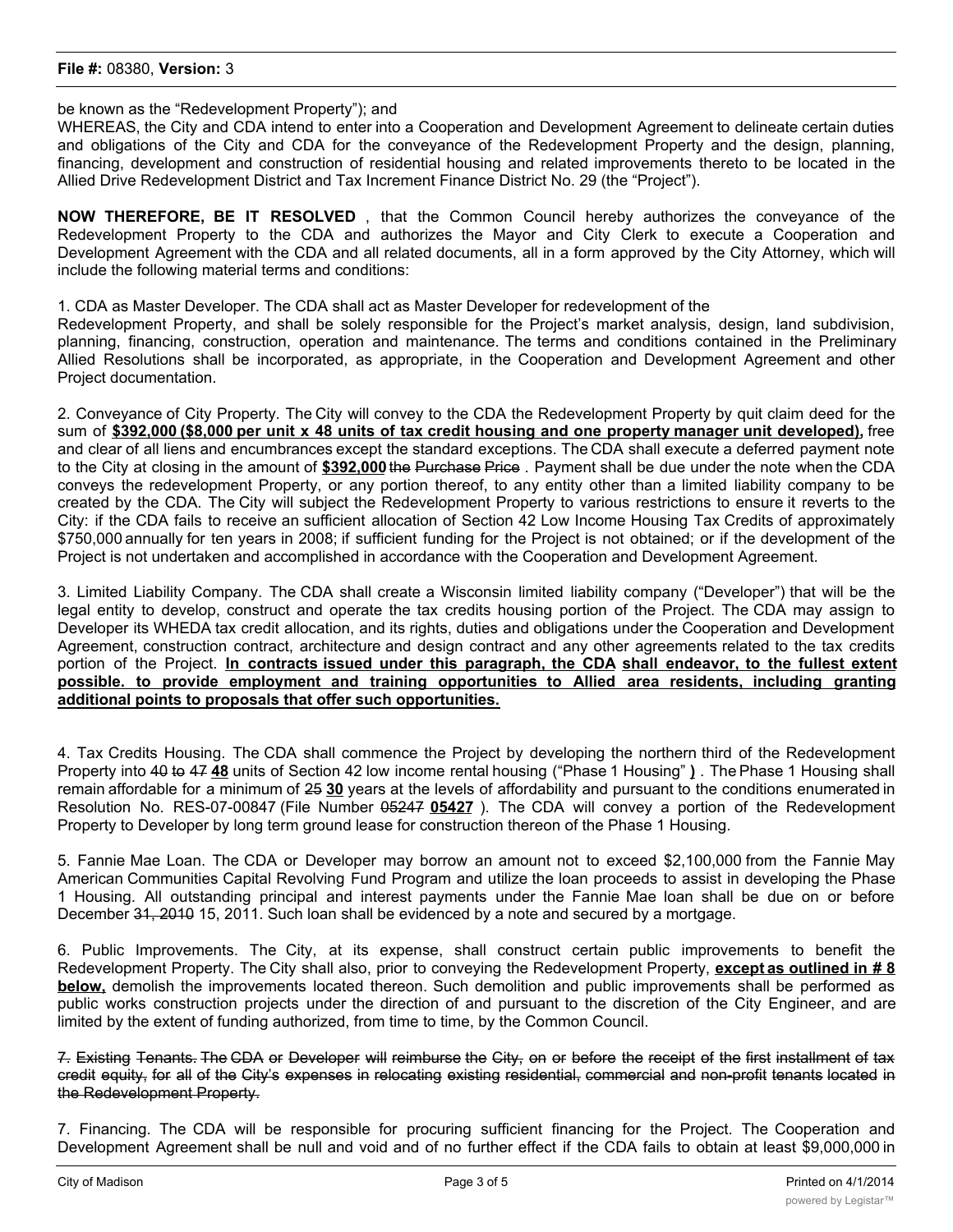#### **File #:** 08380, **Version:** 3

firm financing commitments by August 1, 2008. The City's financial contribution will be limited to its contribution of land to the CDA, **demolition and public improvement costs outlined in item 6 above,** and its credit backstop of the Fannie Mae revolving line of credit loan.

Any equity capitalization, developer fee or other fee received by the CDA or Developer from the Project shall be reinvested in the Allied Drive neighborhood and other community development initiatives consistent with the City's policies, plans and objectives. **Additionally, following the completion of Phase 1:**

- · **At least 20% of the developer fee shall be reinvested specifically into the development of low- and moderate- income rental housing, consistent with the City's policies, plans, and objectives.**
- An additional 20% of the developer fee shall be set-aside for loans and grants to assist with affordability **in Phase 2 of the Allied Redevelopment Project.**

8. Housing During Construction. The CDA will retain two Birch Hill Square buildings during construction of Phase 1 to be housing for tenants waiting to move into the Phase 1 project as well as for other tenants who are displaced in the Allied Drive Area, subject to the screening criteria developed by the Allied Area Task Force.

9. Relocation. The CDA will provide relocation costs to tenants currently residing in the redevelopment. Relocation costs will include at a minimum the following:

- a. Front-end moving and hook-up cost plus one free month's rent
- b. Renovation costs
- c. Back-end moving and hook-up costs.

10. If the units in Phase 1 are converted to condominiums, the net proceeds received due to the sale of rental **housing shall be reinvested in rental housing for households at or below 50% AMI.**

4. 11. Final Approval. All aspects of the development for Phase 2 including the Request for Proposals, the final site plan, the level of affordability, the unit count by ownership and number of bedrooms shall be referred to the **Housing Committee, CDBG Commission, Plan Commission, and Allied Drive Area Task Force for recommendations to the Common Council for final approval.**

2. 12. Affordability Targets. The CDA shall strive for units that are created in Phase 2 of the project which are **affordable as follows:**

- · **Approximately 1/3 of the units will be affordable for people at 30-50% AMI**
- · **Approximately 1/3 of the units will be affordable for people at 50-80% AMI**
- · **Approximately 1/3 of the units will be affordable for people over 80% AMI.**

3. 13. Land Sale s Proceeds. At least 20% of any land sales proceeds from Phase 2 shall be reinvested **specifically into the development of low- and moderate- income rental housing, consistent with the City's policies, plans, and objectives.**

4. 14. Connectivity. The CDA will work with City of Madison staff, the CDBG Commission, and the City of **Fitchburg to ensure adequate connectivity throughout and between the redevelopment property and the two** Fitchburg neighborhoods that surround it. This should include at least a sidewalk / bike path connection, and **possibly a street connection, between Lovell Lane and Pawnee Pass.**

5. 15. Mixed Use. The CDA will strive to include live / work units in Phase 2. Additionally, the CDA and City of **Madison shall work to encourage the development of neighborhood retail in the adjacent Madison Plaza Shopping Center.**

**6. 16. Employment Opportunities. To the fullest extent possible, the CDA shall endeavor to provide employment and training opportunities to Allied area residents in the development of Phase 2, including granting additional points to development proposals that offer such opportunities.**

NOW THEREFOREBE IT FURTHERRESOLVED that the Common Council finds that the development of the Project as described herein and in the Preliminary Allied Resolutions is in the vital and best interests of the City and its residents and is in accordance with the public purposes of the Redevelopment Act and the TIF Law under which the Project is